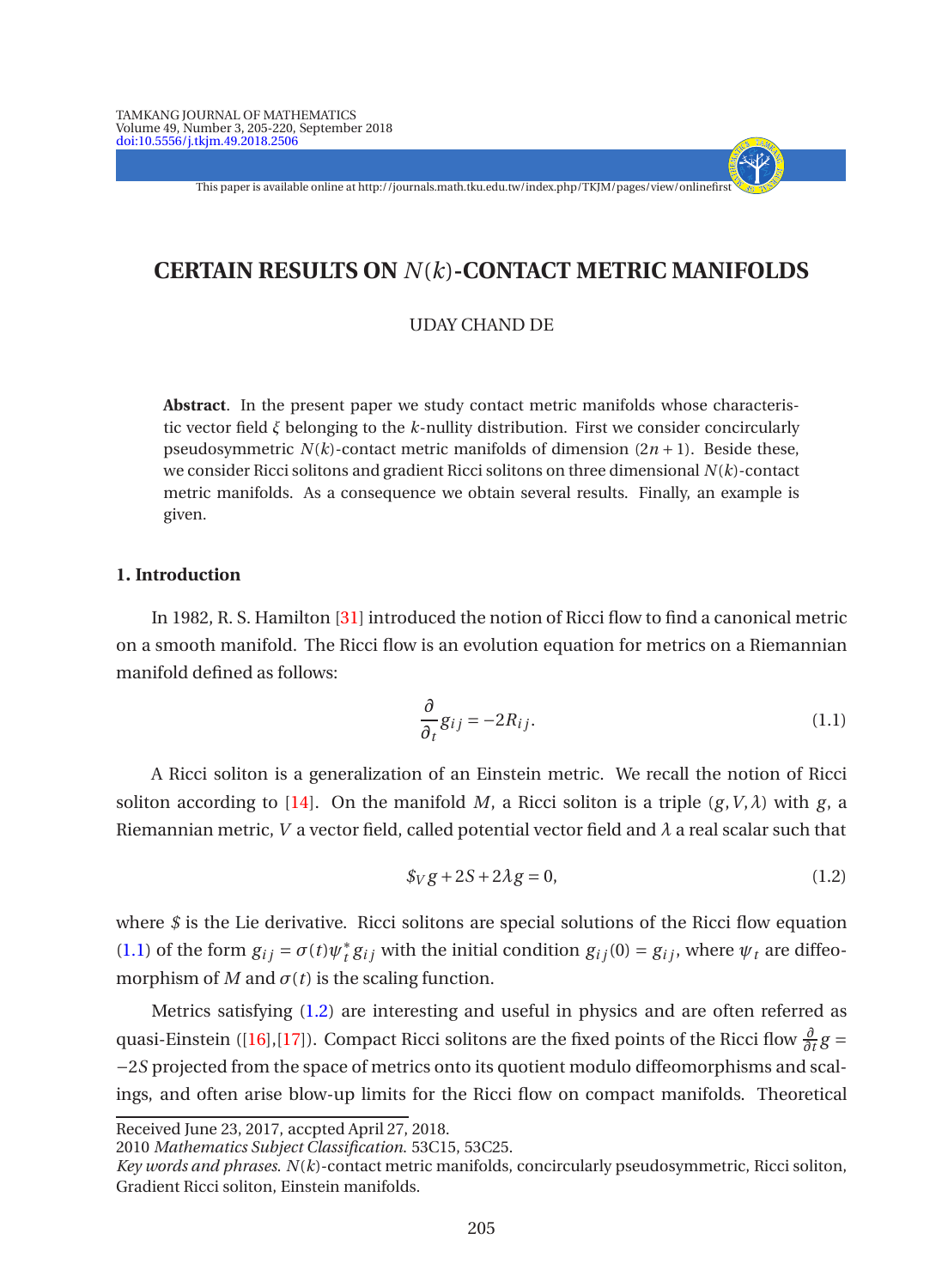physicists have also been looking into the equation of Ricci soliton in relation with string theory. The initial contribution in this direction is due to Friedan [\[30](#page-14-4)] who discusses some aspects of it.

The Ricci soliton is said to be shrinking, steady and expanding according as  $\lambda$  is negative, zero and positive. If the vector field *V* is the gradient of a potential function  $-f$ , then *g* is called a gradient Ricci soliton and equation [\(1.2\)](#page-0-1) takes the form

<span id="page-1-0"></span>
$$
\nabla \nabla f = S + \lambda g,\tag{1.3}
$$

where ∇ denotes the Riemannian connection.

A Ricci soliton on a compact manifold has constant curvature in dimension 2 (Hamilton [\[31](#page-14-0)]), and also in dimension 3 (Ivey [\[33](#page-14-5)]). For details we refer to Chow and Knoff [\[22](#page-14-6)]. We also recall the following significant result of Perelman [\[38](#page-15-0)]: A Ricci soliton on a compact manifold is a gradient Ricci soliton.

Since the last two decades, the geometry of Ricci solitons has been the focus of attention of many mathematicians. In particular, it has become more important after Grigory Perelman solved the Poincare conjecture. An Einstein manifold is a trivial example of a gradient Ricci soliton with constant potential function and therefore it is called a trivial Ricci soliton. There exist many non-trivial examples of Ricci solitons which is compact as well as non-compact  $([22], [33], [34]).$  $([22], [33], [34]).$  $([22], [33], [34]).$  $([22], [33], [34]).$  $([22], [33], [34]).$  $([22], [33], [34]).$  $([22], [33], [34]).$ 

There are two aspects of the study of Ricci solitons, one looking at the influence on the topology by the Ricci soliton structure of the Riemannian manifold ([\[27\]](#page-14-8),[\[46\]](#page-15-1)) and the other looking at its influence on its geometry ([\[28](#page-14-9)], [\[29\]](#page-14-10)).

On the other hand, the roots of contact geometry lie in differential equations as in 1872 Sophus Lie introduced the notion of contact transformation as a geometric tool to study systems of differential equations. This subject has manifold connections with the other fields of pure mathematics and substantial applications in applied areas such as mechanics, optic, phase space of dynamical system, thermodynamics and control theory.

Recently in [\[14\]](#page-14-1) C. Calin and M. Crasmareanu have studied Ricci solitons in *f* -Kenmotsu manifolds. Also in [\[1](#page-13-0)] Bejan et al. studied Ricci solitons in manifolds with quasi-constant cur-vature. Also Ghosh et al. [\[32\]](#page-14-11) studied gradient Ricci soliton in  $(k, \mu)$ -contact metric manifolds. Ricci soliton have been studied by several authors such as  $([18], [19], [20], [21])$  $([18], [19], [20], [21])$  $([18], [19], [20], [21])$  $([18], [19], [20], [21])$  $([18], [19], [20], [21])$  $([18], [19], [20], [21])$  $([18], [19], [20], [21])$  $([18], [19], [20], [21])$  $([18], [19], [20], [21])$  and many others.

Let  $(M, g)$  be a Riemannian manifold and let  $\nabla$  be the Levi-Civita connection of  $(M, g)$ . A Riemannian manifold is called locally symmetric [\[7](#page-13-1)] if ∇*R* = 0, where *R* is the Riemannian curvature tensor of (*M*, *g*). A Riemannian manifold *M* is called semisymmetric if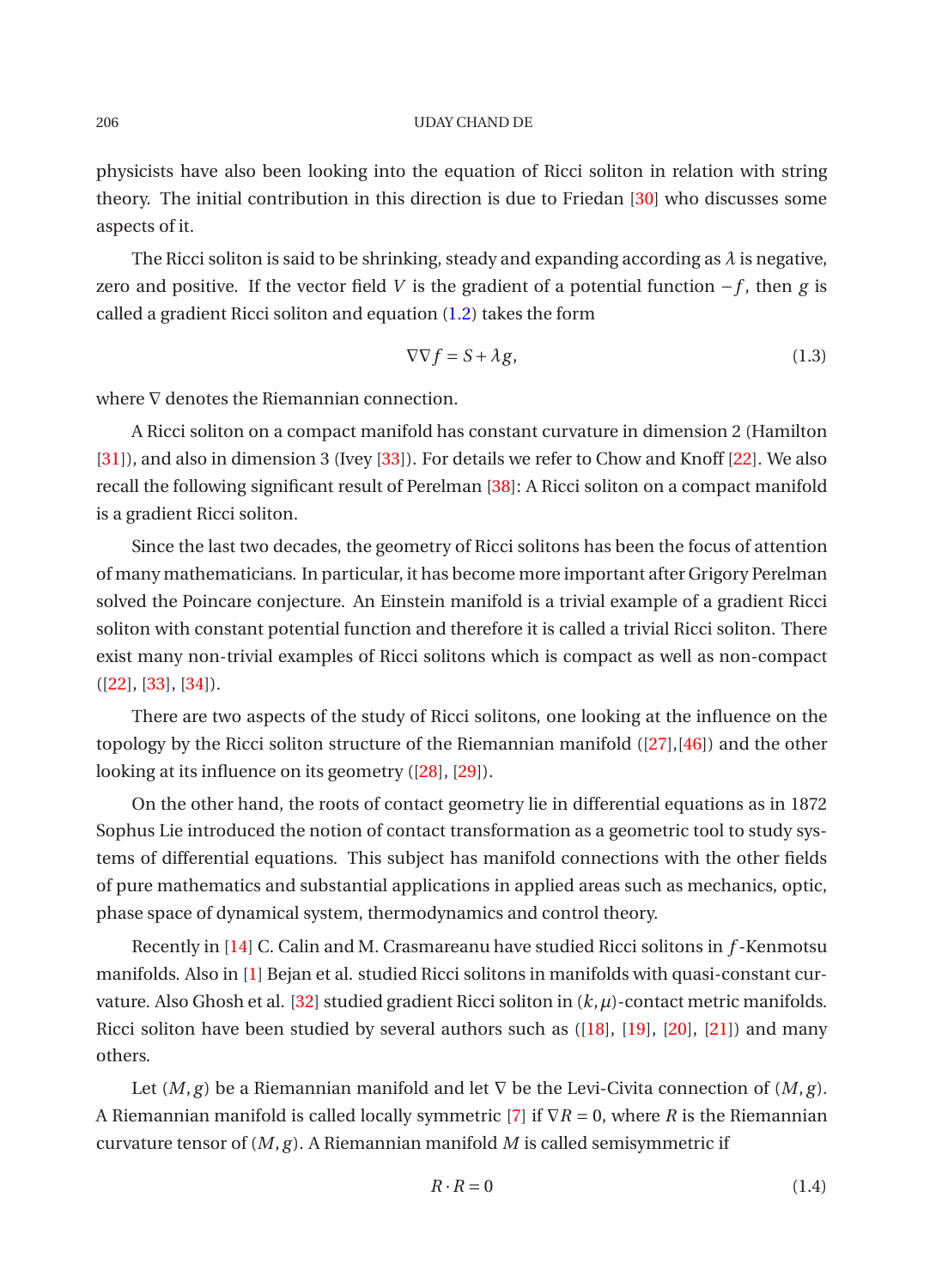holds, where *R* denotes the curvature tensor of the manifold. It is well known that the class of semisymmetric manifolds includes the set of locally symmetric manifolds (∇*R* = 0) as a proper subset. Semisymmetric Riemannian manifolds were first studied by E. Cartan, A. Lichnerowich, R. S. Couty and N. S. Sinjukov. A fundamental study on Riemannian semisymmetric manifolds was made by Z. I. Szab*o*´ [\[39](#page-15-2)], E. Boeckx et al [\[5](#page-13-2)] and O. Kowalski [\[13\]](#page-14-16). A Riemannian manifold *M* is said to be Ricci semisymmetric if on *M* we have

$$
R \cdot S = 0,\tag{1.5}
$$

where *S* is the Ricci tensor.

The class of Ricci-semisymmetric manifolds includes the set of Ricci symmetric manifolds ( $∇S = 0$ ) as a proper subset. Ricci-semisymmetric manifolds were investigated by several authors. We define the subsets  $U_R$ ,  $U_S$  of a Riemannian manifold  $M$  by  $U_R = \{x \in M :$ *R*− $\frac{\kappa}{(n-1)n}$ *G*  $\neq$  0 *at x*} and *U*<sub>*S*</sub> = {*x* ∈ *M* : *S*− $\frac{\kappa}{n}$  $\frac{\kappa}{n}g \neq 0$  *at x*} respectively, where  $G(X, Y)Z =$  $g(Y, Z)X - g(X, Z)Y$  and  $\kappa$  is the scalar curvature. Evidently we have  $U_S \subset U_R$ . A Riemannian manifold is said to be pseudo-symmetric [\[41](#page-15-3)] if at every point of *M* the tensor  $R \cdot R$  and  $Q(g, R)$ are linearly dependent. This is equivalent to

$$
R \cdot R = f_R Q(g, R)
$$

on  $U_R$ , where  $f_R$  is some function on  $U_R$ . Clearly, every semi-symmetric manifold is pseudo-symmetric but the converse is not true [\[41\]](#page-15-3).

A Riemannian manifold *M* is said to Ricci pseudo-symmetric if *R* ·*S* and *Q*(*g*,*S*) on *M* are linearly dependent. This is equivalent to

$$
R \cdot S = f_S Q(g, S)
$$

holds on  $U_S$ , where  $f_S$  is a function defined on  $U_S$ .

<span id="page-2-0"></span>In [\[4\]](#page-13-3) Blair et al. studied  $N(k)$ -contact metric manifolds satisfying the curvature conditions  $\tilde{Z}\cdot\tilde{Z}=0$ ,  $\tilde{Z}\cdot R=0$  and  $R\cdot\tilde{Z}=0$ , where  $\tilde{Z}$  is the concircular curvature tensor defined ([\[43\]](#page-15-4),  $[44]$  $[44]$ ) by

$$
\tilde{Z}(X,Y)W = R(X,Y)W - \frac{r}{2n(2n+1)}[g(Y,W)X - g(X,W)Y],
$$
\n(1.6)

where *X*, *Y*, *W*  $\in TM$  and *r* is the scalar curvature. Recently, De et al. [\[8\]](#page-13-4) studied *N*(*k*)-contact metric manifolds satisfying the curvature conditions  $P \cdot R = 0$ ,  $P \cdot S = 0$  and  $P \cdot P = 0$ .

The purpose of this paper is to generalize a result of Blair  $[4]$  in a  $(2n + 1)$ -dimensional  $N(k)$ -contact metric manifold. Further we characterize three dimensional  $N(k)$ -contact metric manifold admitting Ricci soliton and gradient Ricci soliton.

The present paper is organized as follows: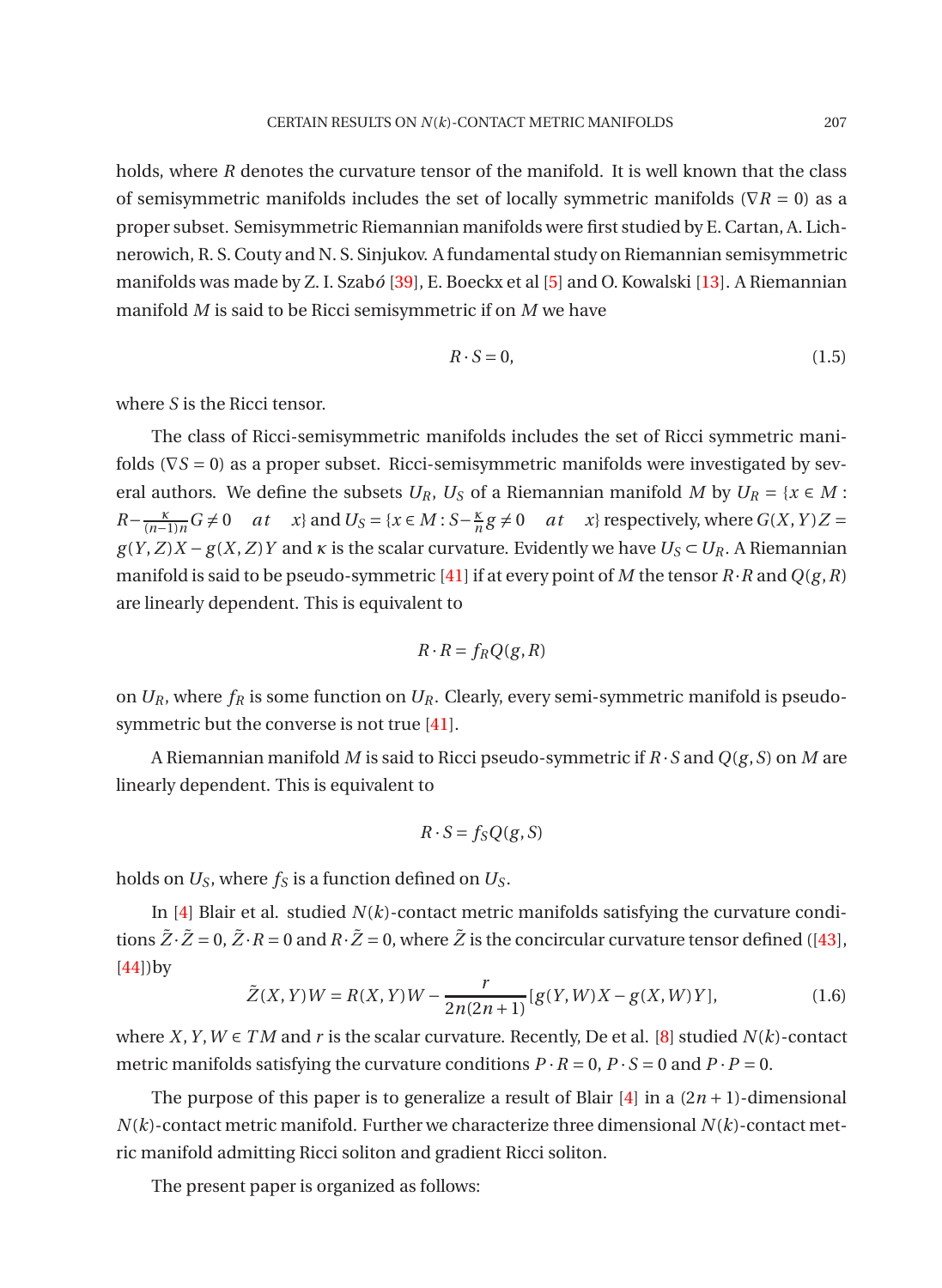After preliminaries in section 3, we consider concircularly pseudosymmetric *N*(*k*)-contact metric manifolds of dimension  $(2n + 1)$ . In Section 4 we study Ricci solitons on three dimensional *N*(*k*)-contact metric manifolds. Section 5 deals with gradient Ricci solitons on three dimensional *N*(*k*)-contact metric manifolds. Finally, an example is given.

### **2. Preliminaries**

A contact manifold is by definition an odd dimensional manifold *M*2*n*+<sup>1</sup> equipped with a global 1-form satisfying  $\eta \wedge (d\eta)^n \neq 0$  everywhere. It is well-known that there exists a unique vector field *ξ*, the characteristic vector field for which *η*(*ξ*) = 1 and *iξdη* = 0. Further, one can find an associated Riemannian metric *g* and a vector field *φ* of type (1,1) such that

$$
\eta(X) = g(X, \xi), d\eta(X, Y) = g(X, \phi Y), \phi^2 X = -X + \eta(X)\xi
$$
\n(2.1)

where *X* and *Y* are vector fields on *M*. From (2.1) it follows that

$$
\phi\xi = 0, \eta \circ \phi = 0, g(\phi X, \phi Y) = g(X, Y) - \eta(X)\eta(Y). \tag{2.2}
$$

The manifold  $M^{2n+1}$  together with the structure tensor  $(\eta,\xi,\phi,g)$  is called a contact metric manifold ([\[2\]](#page-13-5), [\[3\]](#page-13-6)).

Given a contact metric manifold (*M*,*η*,*ξ*,*φ*, *g*), we define a symmetric (1,1)-tensor field *h* as  $h=\frac{1}{2}$ 2 *Lξφ*, where *Lξφ* denotes Lie differentiation in the direction of *ξ*. We have the following identities:

$$
h\xi = 0, \qquad h\phi + \phi h = 0,\tag{2.3}
$$

$$
\nabla_X \xi = -\phi X - \phi h X,\tag{2.4}
$$

$$
\nabla_{\xi}\phi = 0, \tag{2.5}
$$

$$
R(\xi, X)\xi - \phi R(\xi, \phi X)\xi = 2(h^2 + \phi^2)X,
$$
\n(2.6)

$$
(\nabla_{\xi} h) X = \phi X - h^2 \phi X + \phi R(\xi, X)\xi,
$$
\n(2.7)

$$
S(\xi, \xi) = 2n - \text{tr} \, h^2,\tag{2.8}
$$

$$
R(X,Y)\xi = -(\nabla_X \phi)Y + (\nabla_Y \phi)X - (\nabla_X \phi h)Y + (\nabla_Y \phi h)X.
$$
\n(2.9)

Here,  $\nabla$  is the Levi-Civita connection and *R* the Riemannian curvature tensor of  $(M, g)$  with the sign convention

$$
R(X,Y)Z=\nabla_X\nabla_YZ-\nabla_Y\nabla_XZ-\nabla_{[X,Y]}Z
$$

for vector fields *X*, *Y*, *Z* on *M*. The tensor  $l = R(\cdot, \xi)\xi$  is the Jacobi operator with respect to the characteristic field *ξ*.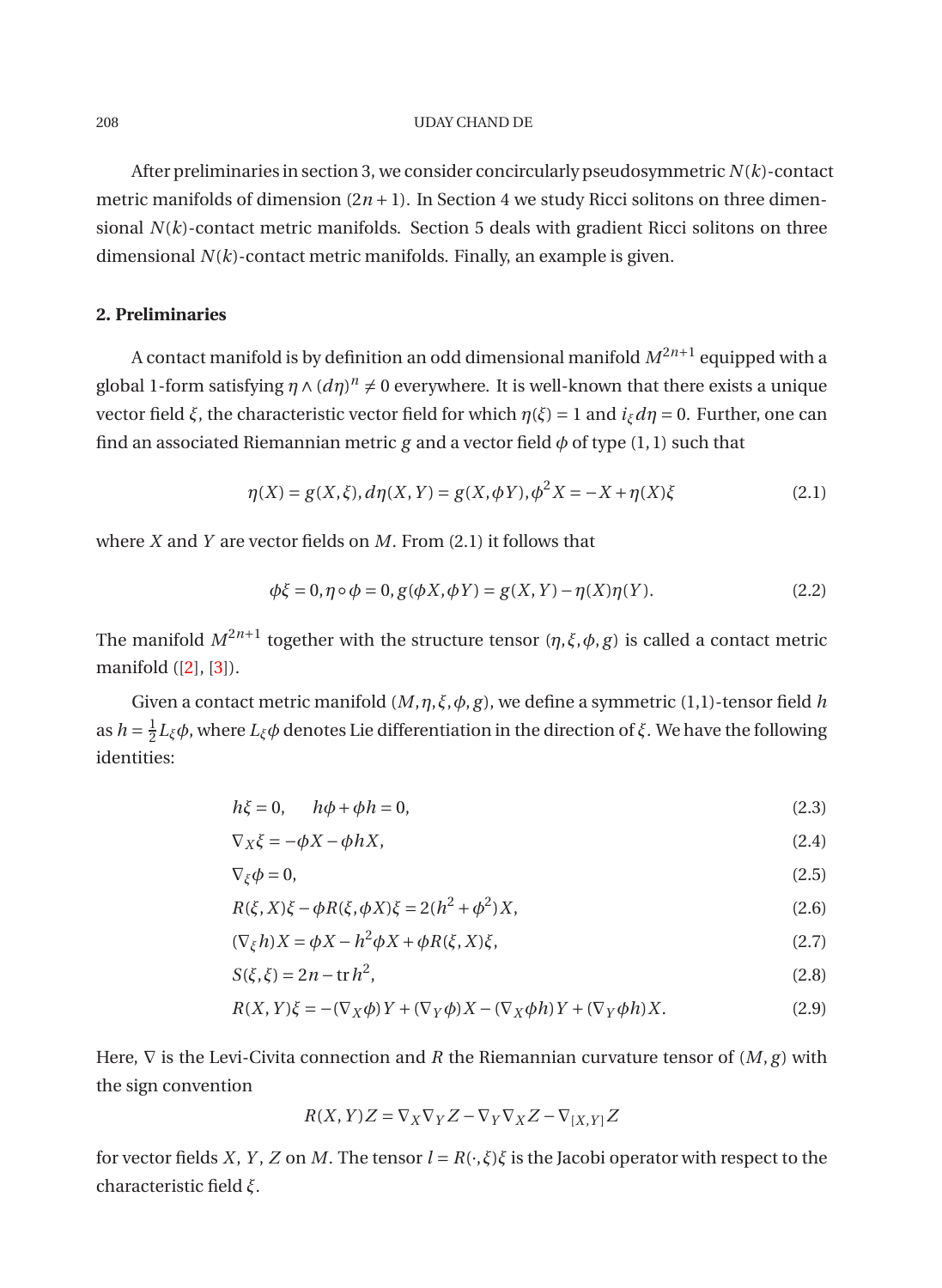If the characteristic vector field *ξ* is a Killing vector field , the contact metric manifold  $(M, \eta, \xi, \phi, g)$  is called *K*-contact manifold. This is the case if and only if  $h = 0$ . Finally, if the Riemann curvature tensor satisfies

$$
R(X, Y)\xi = \eta(Y)X - \eta(X)Y
$$

or, equivalently, if

$$
(\nabla_X \phi) Y = g(X, Y)\xi - \eta(Y)X
$$

holds, then the manifold is Sasakian. We note that a Sasakian manifold is always *K* -contact, but the converse only holds in dimension three.

The  $k$ -nullity distribution  $N(k)$  of a Riemannian manifold is defined by [\[45](#page-15-6)]

$$
N(k): p \longrightarrow N_p(k) = \{ Z \in T_pM : R(X,Y)Z = k[g(Y,Z)X - g(X,Z)Y] \},
$$

*k* being a real number. If the characteristic vector field  $\xi \in N(k)$ , then we call a contact metric manifold as  $N(k)$ -contact metric manifold [\[45](#page-15-6)]. If  $k = 1$ , then the manifold is Sasakian and if  $k = 0$ , then the manifold is locally isometric to the product  $E^{n+1}(0) \times S^n(4)$  for  $n > 1$  and flat for  $n = 1$  [\[2](#page-13-5)].

However, for a  $N(k)$ -contact metric manifold  $M$  of dimension  $(2n+1)$ , we have [\[4\]](#page-13-3)

<span id="page-4-0"></span>
$$
(\nabla_X \phi) Y = g(X + hX, Y)\xi - \eta(Y)(X + hX),\tag{2.10}
$$

where  $h = \frac{1}{2}$ 2 *\$ξφ*,

$$
h^2 = (k-1)\phi^2,\tag{2.11}
$$

$$
R(X,Y)\xi = k[\eta(Y)X - \eta(X)Y],\tag{2.12}
$$

$$
S(X, Y) = 2(n-1)g(X, Y) + 2(n-1)g(hX, Y) + [2nk-2(n-1)]\eta(X)\eta(Y), \qquad n \ge 1.
$$
 (2.13)

$$
S(Y,\xi) = 2nk\eta(X),\tag{2.14}
$$

$$
(\nabla_X \eta)(Y) = g(X + hX, \phi Y), \tag{2.15}
$$

$$
(\nabla_X h)(Y) = \{(1 - k)g(X, \phi Y) + g(X, h\phi Y)\}\xi + \eta(Y)[h(\phi X + \phi hX)],
$$
\n(2.16)

for any vector fields *X*,*Y* ,*Z* where *R* is the Riemannian curvature tensor and *S* is the Ricci tensor. *N*(*k*)-contact metric manifolds have been studied by several authors such as ([\[9\]](#page-14-17), [\[10\]](#page-14-18), [\[11](#page-14-19)], [\[25](#page-14-20)], [\[35\]](#page-14-21), [\[36\]](#page-14-22), [\[37](#page-15-7)]) and many others.

The curvature tensor of a 3-dimensional Riemannain manifold is given by

$$
R(X,Y)Z = [S(Y,Z)X - S(X,Z)Y + g(Y,Z)QX - g(X,Z)QY] - \frac{r}{2}[g(Y,Z)X - g(X,Z)Y],
$$
\n(2.17)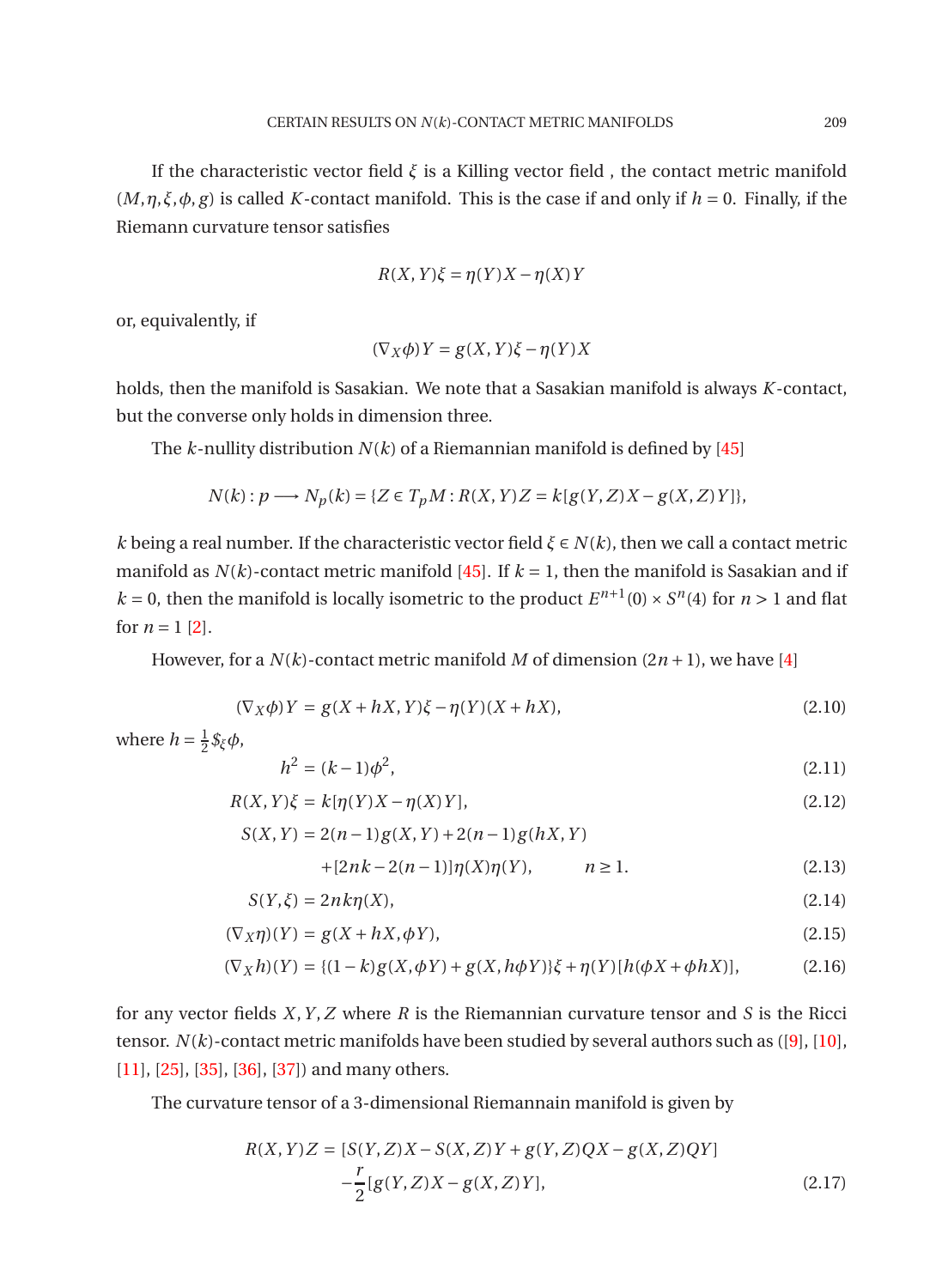where *S* and *r* are the Ricci tensor and scalar curvature respectively and*Q* is the Ricci operator defined by  $g(QX, Y) = S(X, Y)$ .

In [\[3](#page-13-6)] Blair et al proved that in a three dimensional contact metric manifold with *ξ* belonging to the *k*-nullity distribution, the following conditions hold:

<span id="page-5-1"></span>
$$
QX = (\frac{r}{2} - k)X + (3k - \frac{r}{2})\eta(X)\xi,
$$
\n(2.18)

$$
S(X,Y) = \left(\frac{r}{2} - k\right)g(X,Y) + (3k - \frac{r}{2})\eta(X)\eta(Y),\tag{2.19}
$$

$$
Q\phi = \phi Q, \tag{2.20}
$$

$$
\nabla_X \xi = -(1+\alpha)\phi X,\tag{2.21}
$$

where  $\alpha = \pm \sqrt{1-k}$ . Contact metric manifolds have also been studied by several authors such as ([\[3](#page-13-6)], [\[23](#page-14-23)], [\[24](#page-14-24)], [\[42\]](#page-15-8)) and many others.

We also recall the notion of *D*-homothetic deformation. For a given contact metric structure  $(\phi, \xi, \eta, g)$ , this is the structure defined by

$$
\bar{\eta} = a\eta, \quad \bar{\xi} = \frac{1}{a}\xi, \quad \bar{\phi} = \phi, \quad \bar{g} = ag + a(a-1)\eta \otimes \eta,
$$

where *a* is a positive constant. While such a change preserves the state of being contact metric, *K* -contact, Sasakian or strongly pseudo-convex *CR*, it detroies a condition like *R*(*X*,*Y* )*ξ* =  $0$  or,  $R(X, Y)$ ξ =  $k$ { $η(Y)X − η(X)Y$ }.

However the form of the  $(k, \mu)$ -nullity condition is preserved under a *D*-homothetic deformation with

$$
\bar{k} = \frac{k + a^2 - 1}{a^2}, \quad \bar{\mu} = \frac{\mu + 2a - 2}{a}
$$

Given a non-Sasakian (*k*,*µ*)-contact manifold *M*, Boeckx [\[6\]](#page-13-7) introduced an invariant

$$
I_M = \frac{1 - \frac{\mu}{2}}{\sqrt{1 - k}}
$$

and showed that for two non-Sasakian  $(k, \mu)$ -manifolds  $(M_i, \phi_i, \xi_i, \eta_i, g_i)$ ,  $i = 1, 2$ , we have  $I_{M_1} = I_{M_2}$  if and only if up to a *D*-homothetic deformation, the two manifolds are locally isometric as contact metric manifolds.

<span id="page-5-0"></span>Thus we see that from all non-Sasakian  $(k, \mu)$ -manifolds locally as soon as we have for every odd dimension  $(2n+1)$  and for every possible value of the invariant *I*, one  $(k,\mu)$  manifold *M* can be obtained with  $I_M = I$ . For  $I > -1$  such examples may be found from the standard contact metric structure on the tangent sphere bundle of a manifold of constant curvature *c* where we have  $I = \frac{1+c}{|1-c|}$ <u><sup>1+*c*</sub></mark>. Boeckx also gives a Lie algebra construction for any odd dimension</u></u></sup> and value of  $I \leq -1$ .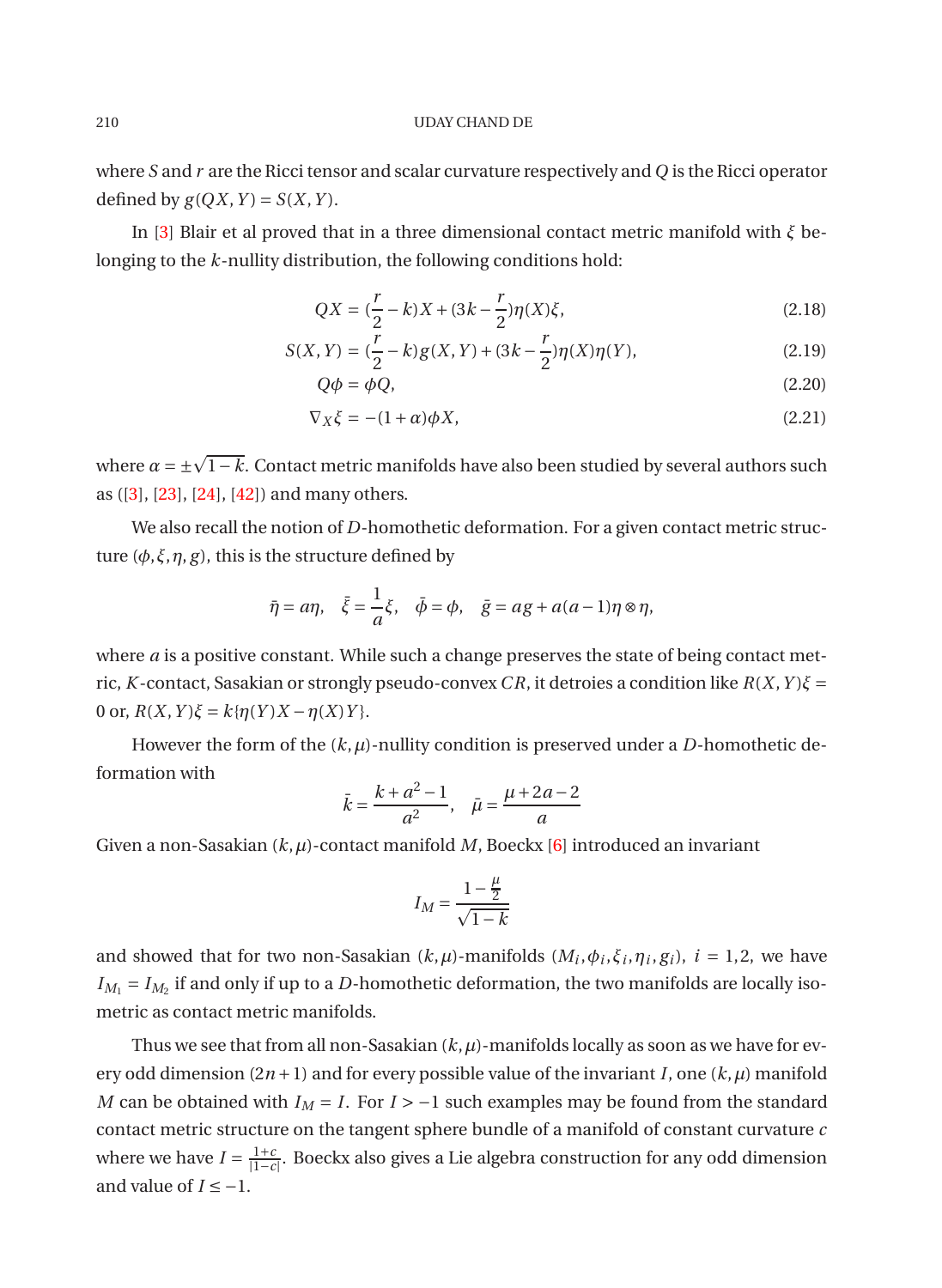**Example 2.1.** Using this invariant, Blair et al. [\[4](#page-13-3)] constructed an example of a  $(2n+1)$ -dimensional  $N(1-\frac{1}{n})$  $\frac{1}{n}$ )-contact metric manifold, *n* > 1. The example is given in the following: Since the Boeckx invariant for a  $(1 - \frac{1}{n})$  $\frac{1}{n}$ , 0)-manifold is  $\sqrt{n}$  > −1, we consider the tangent sphere

bundle of an (*n*+1)-dimensional manifold of constant curvature *c* so chosen that the resulting *D*-homothetic deformation will be a  $(1 - \frac{1}{n})$  $\frac{1}{n}$ ,0)-manifold. That is, for  $k = c(2 - c)$  and  $\mu = -2c$ we solve

$$
1 - \frac{1}{n} = \frac{k + a^2 - 1}{a^2}, \qquad 0 = \frac{\mu + 2a - 2}{a}
$$

for *a* and *c*. The result is

$$
c = \frac{\sqrt{n} \pm 1}{n-1}, \qquad a = 1 + c
$$

and taking *c* and *a* to be these values we obtain  $N(1 - \frac{1}{n})$  $\frac{1}{n}$ )-contact metric manifold.

The above example will be used in the next section.

### **3. Concircularly pseudosymmetric** *N*(*k*)**-contact metric manifolds**

A Riemannian manifold is said to be concircularly pseudosymmetric [\[41\]](#page-15-3) if at every point of the manifold the following relation holds

$$
(R(X, Y) \cdot \tilde{Z})(U, V)W = L_{\tilde{Z}}((X \wedge Y) \cdot \tilde{Z})(U, V)W, \tag{3.1}
$$

for any vector fields *X*, *Y*, *U*, *V*, *W*  $\in TM$ , where  $L_{\tilde{Z}}$  is some function of *M*. The endomorphism  $X \wedge Y$  is defined by

<span id="page-6-0"></span>
$$
(X \wedge Y)Z = g(Y, Z)X - g(X, Z)Y.
$$
\n
$$
(3.2)
$$

Now a Riemannian manifold is said to be concircularly pseudosymmetric if it satisfies the condition

$$
(R(X, Y) \cdot \tilde{Z})(U, V)W = L_{\tilde{Z}}((X \wedge Y) \cdot \tilde{Z})(U, V)W, \tag{3.3}
$$

where  $L_{\tilde{Z}}$  is some function on *M*.

Let us suppose that a  $N(K)$ -contact metric manifold satisfies the condition

$$
(R(X, Y) \cdot \tilde{Z})(U, V)W = L_{\tilde{Z}}((X \wedge Y) \cdot \tilde{Z})(U, V)W.
$$
\n(3.4)

Putting  $Y = W = \xi$  [\(3.4\)](#page-6-0) we have

$$
(R(X,\xi)\cdot\tilde{Z})(U,V)\xi = L_{\tilde{Z}}((X\wedge\xi)\cdot\tilde{Z})(U,V)\xi,
$$
\n(3.5)

It follows that

<span id="page-6-1"></span>
$$
R(X,\xi)\tilde{Z}(U,V)\xi-\tilde{Z}(R(X,\xi)U,V)\xi-\tilde{Z}(U,R(X,\xi)V)\xi
$$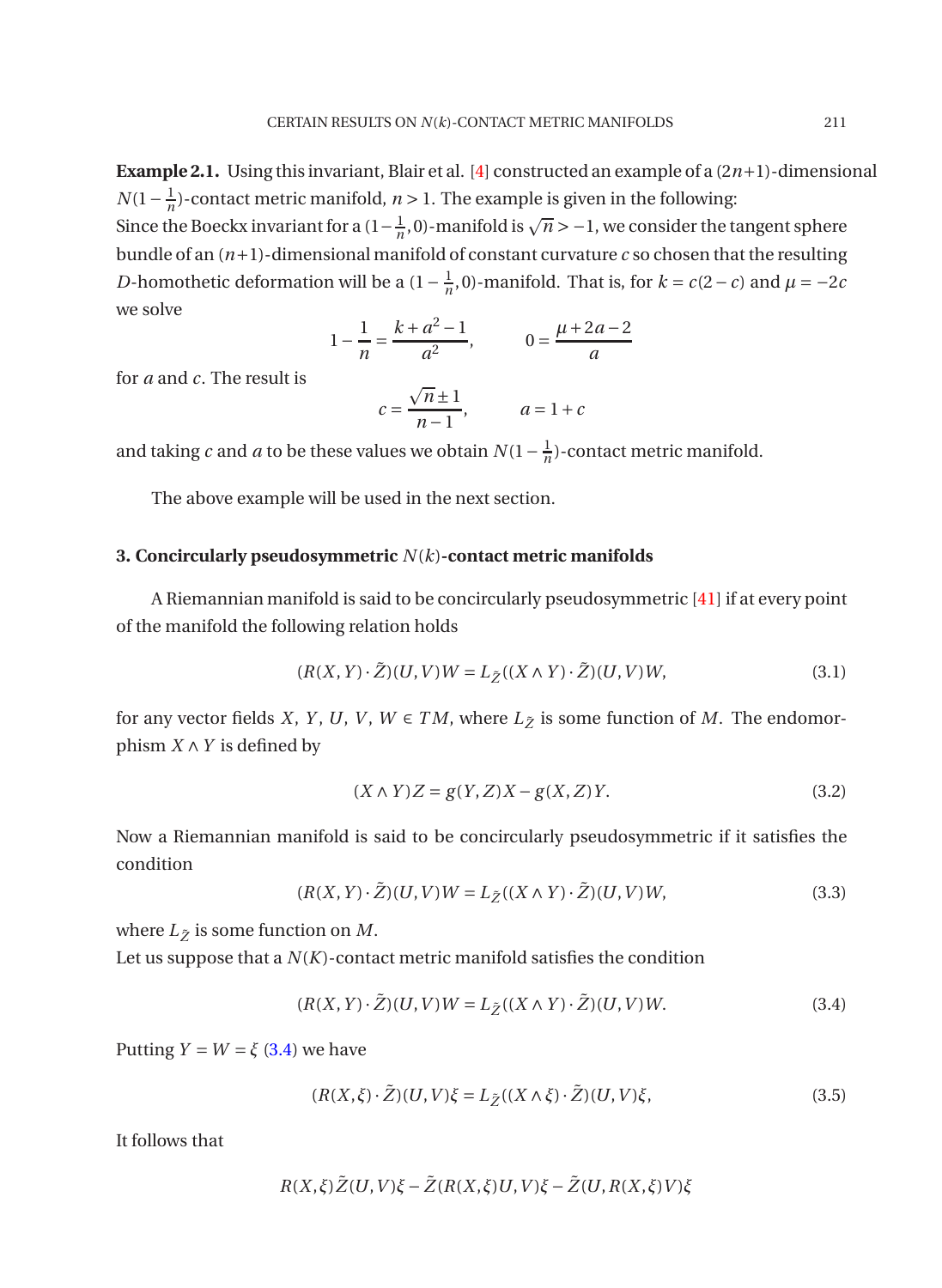$$
-\tilde{Z}(U,V)R(X,\xi)\xi = L_{\tilde{Z}}[(X \wedge \xi)\tilde{Z}(U,V)\xi
$$
  

$$
-\tilde{Z}((X \wedge \xi)U,V)\xi - \tilde{Z}(U,(X \wedge \xi)V)\xi
$$
  

$$
-\tilde{Z}(U,V)(X \wedge \xi)\xi].
$$
 (3.6)

<span id="page-7-0"></span>In view of [\(1.6\)](#page-2-0), the concircular curvature tensor of a  $(2n+1)$ -dimensional  $N(k)$ - contact manifold is

$$
\tilde{Z}(X,Y)W = R(X,Y)W - \frac{r}{2n(2n+1)}[g(Y,W)X - g(X,W)Y].
$$
\n(3.7)

Now from the above equation with the help of [\(2.12\)](#page-4-0), we have

<span id="page-7-1"></span>
$$
\tilde{Z}(U,V)\xi = (k - \frac{r}{2n(2n+1)})[\eta(V)U - \eta(U)V],
$$
\n(3.8)

for any vector fields *U*, *V* .

From the equations [\(3.7\)](#page-7-0) and [\(3.8\)](#page-7-1) yields

<span id="page-7-2"></span>
$$
R(X,\xi)\tilde{Z}(U,V)\xi = (k - \frac{r}{2n(2n+1)})[\eta(V)R(X,\xi)U - \eta(U)R(X,\xi)V],
$$
\n(3.9)

$$
\tilde{Z}(R(X,\xi)U,V)\xi = (k - \frac{r}{2n(2n+1)})[\eta(V)R(X,\xi)U - g(R(X,\xi)U,\xi)V],
$$
\n(3.10)

$$
\tilde{Z}(U, R(X,\xi)V)\xi = (k - \frac{r}{2n(2n+1)})[g(R(X,\xi)V,\xi)V - \eta(U)R(X,\xi)V],
$$
\n(3.11)

$$
\tilde{Z}(U,V)R(X,\xi)\xi = k[\tilde{Z}(U,V)X - \frac{r}{2n(2n+1)}(\eta(X)\eta(V)U - \eta(X)\eta(U)V)].
$$
 (3.12)

In view of [\(3.9\)](#page-7-2), [\(3.10\)](#page-7-2), [\(3.11\)](#page-7-2), [\(3.12\)](#page-7-2) and substituting  $V = \xi$  in [\(3.6\)](#page-6-1) we infer

<span id="page-7-3"></span>
$$
k^{2}\{\eta(U)\eta(X)\xi - \eta(X)U\} = -L_{\tilde{Z}}(k - \frac{r}{2n(2n+1)})\{-3\eta(U)X - 3\eta(X)U + X + 3\eta(U)\eta(X)\xi\}.
$$
\n(3.13)

Putting  $U = \xi$  in [\(3.13\)](#page-7-3) we have

$$
L_{\tilde{Z}}(k - \frac{r}{2n(2n+1)}) = 0.
$$
\n(3.14)

It follows that either  $L_{\tilde{Z}} = 0$  or  $r = 2nk(2n + 1)$ . Thus a concircularly pseudosymmetric  $N(k)$ contact metric manifold reduces to concircularly semisymmetric  $N(k)$ -contact metric manifold or  $r = 2nk(2n + 1)$ . Moreover the scalar curvature of  $N(k)$ -contact metric manifold is *r* = 2*nk* + 2(*n* − 1)2*n*. Comparing the values of *r* we get  $k = (1 - \frac{1}{n})$  $\frac{1}{n}$ ). Thus in view of the above result we can state the following:

**Theorem 3.1.** *A* (2*n*+1)*-dimensional concircularly pseudosymmetric N*(*k*)*-contact metric manifold is either concircularly semisymmetric or locally isometric to the Example* [2.1](#page-5-0).

**Remark 3.1.** In [\[4\]](#page-13-3) Blair et al. studied concircularly semisymmetric *N*(*k*)-contact metric manifolds. Therefore the above theorem generalizes the result of [\[4\]](#page-13-3).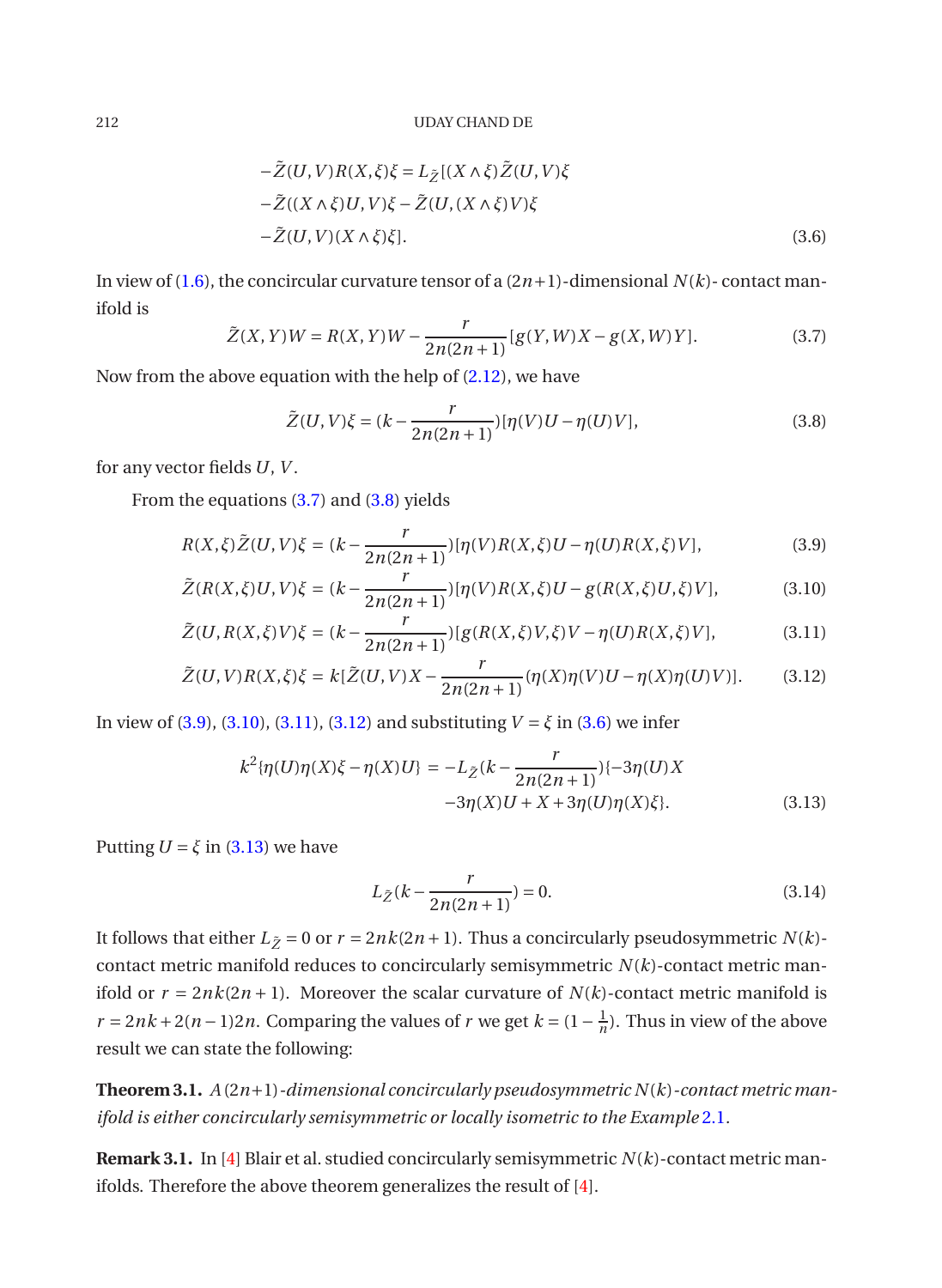# **4. Ricci solitons**

In particular, let *V* be collinear with  $\xi$  i.e.  $V = b\xi$ , where *b* is a function on the three dimensional *N*(*k*)-contact metric manifold. Then

$$
(\$_Vg+2S+2\lambda g)(X,Y)=0,
$$

which implies that

$$
g(\nabla_X b\xi, Y) + g(\nabla_Y b\xi, X) + 2S(X, Y) + 2\lambda g(X, Y) = 0.
$$

It follows that

<span id="page-8-0"></span>
$$
bg(\nabla_X \xi, Y) + (Xb)\eta(Y) + bg(\nabla_Y \xi, X) + (Yb)\eta(X) + 2S(X, Y) + 2\lambda g(X, Y) = 0.
$$
\n(4.1)

Using  $(2.21)$  in  $(4.1)$ , we obtain

<span id="page-8-1"></span>
$$
bg(-(1+\alpha)\phi X, Y) + bg(X, -(1+\alpha)\phi Y) + (Xb)\eta(Y) + (Yb)\eta(X) + 2S(X, Y) + 2\lambda g(X, Y) = 0.
$$
 (4.2)

In [\(4.2\)](#page-8-1) replacing *Y* by *ξ* it follows that

<span id="page-8-2"></span>
$$
Xb + (\xi b)\eta(X) + 4k\eta(X) + 2\lambda\eta(X) = 0.
$$
\n(4.3)

Putting  $X = \xi$  in [\(4.3\)](#page-8-2) we get

$$
\xi b = -(2k + \lambda). \tag{4.4}
$$

Putting this value in [\(4.3\)](#page-8-2), we obtain

<span id="page-8-3"></span>
$$
Xb - (2k + \lambda)\eta(X) + 4k\eta(X) + 2\lambda\eta(X) = 0,
$$
\n(4.5)

which implies that

$$
db = -(2k + \lambda)\eta. \tag{4.6}
$$

Applying *d* on [\(4.6\)](#page-8-3) we get

<span id="page-8-4"></span>
$$
0 = d^2 b = -(2k + \lambda)d\eta.
$$
 (4.7)

Since  $d\eta \neq 0$  we have

$$
\lambda = -2k.\tag{4.8}
$$

Using [\(4.8\)](#page-8-4) in [\(4.6\)](#page-8-3) yields *b* is a constant. Therefore from [\(4.2\)](#page-8-1) it follows

$$
S(X,Y) = 2kg(X,Y),\tag{4.9}
$$

which implies that *M* is an Einstein manifold. This leads to the following: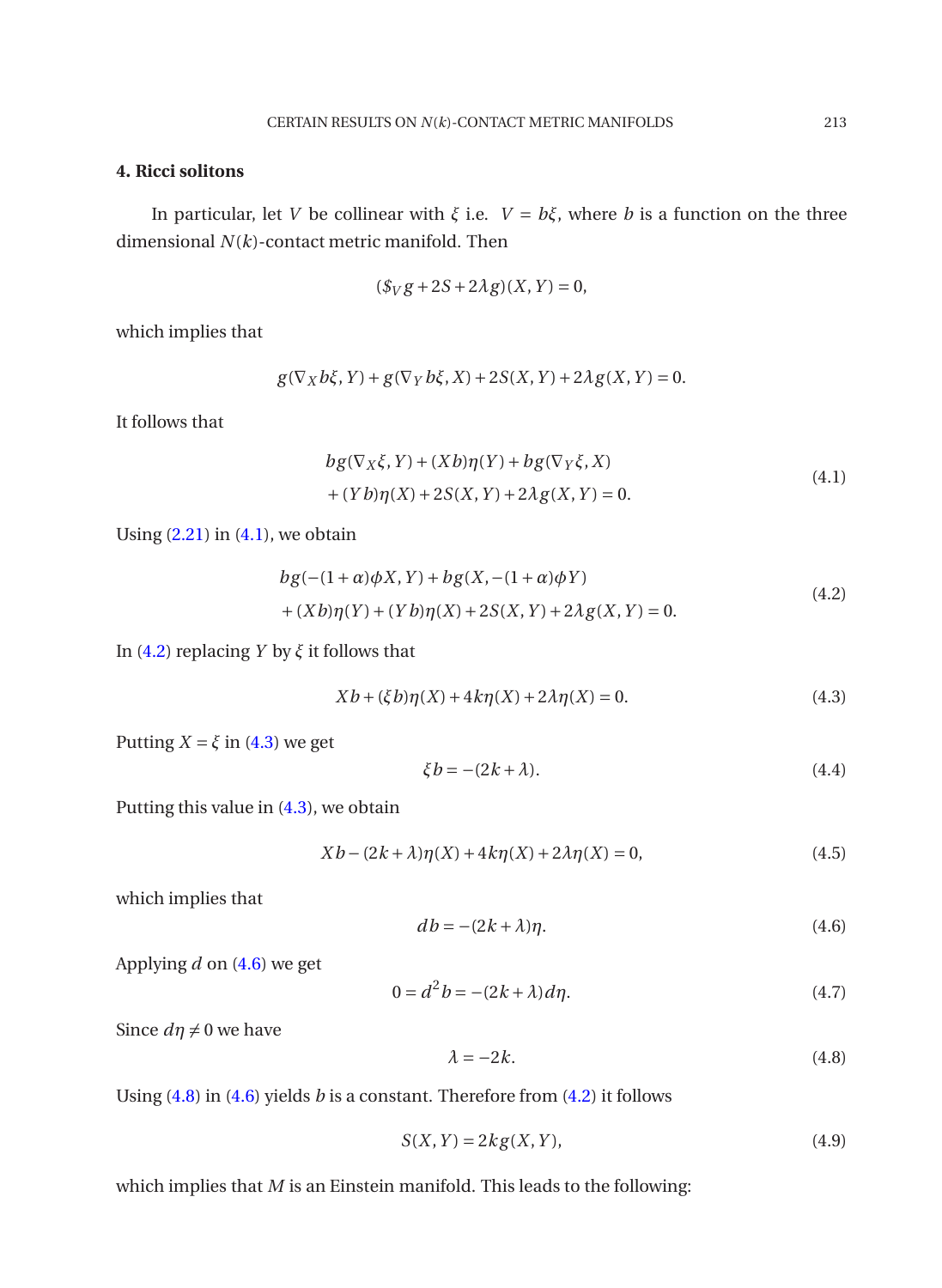**Theorem 4.1.** *In a three dimensional N*(*k*)*-contact metric manifold, if the metric g is a Ricci soliton and V is collinear with ξ, then V is a constant multiple of ξ and g is an Einstein manifold.*

In [\[3\]](#page-13-6) the authors proved that a 3-dimensional  $N(k)$ -contact metric manifold is either Sasakian, flat or locally isometric to a left invariant metric on the Lie groups *SU*(2) or *SL*(2,R). Thus we are in a position to state the following:

**Corollary 4.1.** *In a three dimensional N*(*k*)*-contact metric manifold, if the metric g is a Ricci soliton and V is collinear with ξ, then V is a constant multiple of ξ and the manifold is either Sasakian, flat or locally isometric to a left invariant metric on the Lie groups SU*(2) *or SL*(2,R)*.*

Now, we recall the following result:

**Lemma 4.1** ([\[15](#page-14-25)])**.** *If* (*g*,*V* ) *is a Ricci soliton of a Riemannian manifold, then we have*

$$
\frac{1}{2} \| \mathcal{S}_V g \|^2 = dr(V) + 2div(\lambda V - QV), \tag{4.10}
$$

*where r denotes the scalar curvature of g and Q is the Ricci operator defined by*  $S(X, Y) =$ *g*(*QX*,*Y* )*.*

In the study of Ricci solitons there are two special situations regarding the vector field *V* : *V* ∈ span *ξ* and *V* orthogonal to *ξ*. But the second class is too complex to analysis. This is why we consider the only case  $V = \xi$  [\[14](#page-14-1)].

Let *M* be a three dimensional *N*(*k*)-contact metric manifold admitting a Ricci soliton whose potential vector field is the Reeb vector field. Then we have from (pp. 48 of [\[15\]](#page-14-25))

$$
\frac{1}{2}(\mathcal{S}_{\xi}g + S + \lambda g)(X, Y) = 0,\tag{4.11}
$$

which implies that

$$
\frac{1}{2}g(\nabla_X\xi, Y) + g(\nabla_Y\xi, X) + S(X, Y) + \lambda g(X, Y) = 0.
$$
 (4.12)

Using (2.4) in (4.12) gives

$$
-\frac{1}{2}\{g(\phi X, Y) + g(\phi hX, Y) + g(\phi Y, X) + g(\phi hY, X)\} + S(X, Y) + \lambda g(X, Y) = 0,
$$
\n(4.13)

from which we infer

$$
S(X, Y) - g(\phi hX, Y) + \lambda g(X, Y) = 0.
$$
 (4.14)

This implies

$$
QX = \phi hX - \lambda X. \tag{4.15}
$$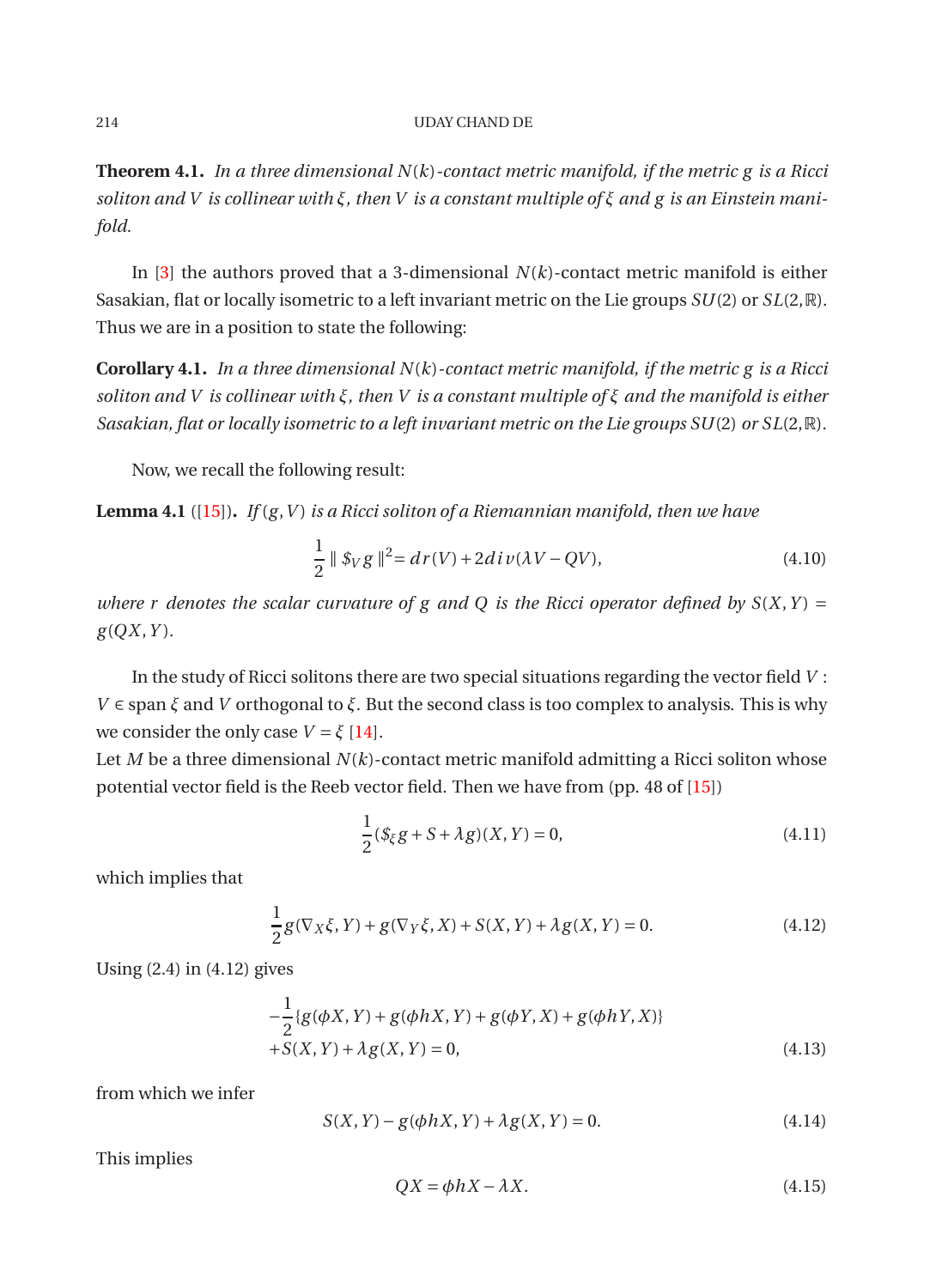Substituting  $X = \xi$  in the above equation we get  $O\xi = \lambda \xi$ . Since trace of  $\phi h$  vanishes, from (4.15) we have the scalar curvature  $r = -3\lambda$ , a constant. Now, we assume that  $V = \xi$  in (4.10), then we have  $\oint_{\mathcal{E}} g = 0$ , that is,  $\xi$  is a Killing vector field. Therefore the manifold becomes a *K* -contact manifold. For three dimensional case a *K* -contact manifold is a Sasakian manifold [\[12](#page-14-26)]. Also, since *ξ* is a Killing vector field, from (4.11) it follows that the manifold is Einstein. Conversely, if the manifold is Sasaki-Einstein, then (4.11) is valid. This leads to the following:

**Theorem 4.2.** *A three dimensional N*(*k*)*-contact metric manifold admits a Ricci soliton* (*g*,*ξ*) *if and only if the manifold is Sasaki-Einstein.*

In [\[40](#page-15-9)] Sharma proved the following:

**Proposition 4.1.** *Let* (*M*,*η*, *g*) *be a contact metric mnaifold with ξ an eigenvector of the Ricci tensor, and g be a Ricci soliton. Then the Ricci soliton vector field V is Jacobi along ξ if and only if the Ricci curvature along ξ is constant.*

In a three dimensional  $N(k)$ -contact metric manifold,  $S(\xi, \xi) = 2nk$  = constant. Therefore in a three dimensional *N*(*k*)-contact metric manifold Ricci curvature along *ξ* is constant. An immediate consequence is the following:

**Theorem 4.3.** *If a three dimensional N*(*k*)*-contactmetric manifold admits a Ricci soliton, then V is a Jacobi vector field along the geodesic vector field ξ.*

# **5. Gradient Ricci solitons**

Let *M* be a three dimensional *N*(*k*)-contact metric manifold with *g* as a gradient Ricci soliton. Then the equation  $(1.3)$  can be written as

<span id="page-10-0"></span>
$$
\nabla_Y Df = QY + \lambda Y \tag{5.1}
$$

<span id="page-10-1"></span>for all vector fields *Y* in *M*, where *D* denotes the gradient operator of *g*. From [\(5.1\)](#page-10-0) it follows that

<span id="page-10-2"></span>
$$
R(X,Y)Df = (\nabla_X Q)Y - (\nabla_Y Q)X, \quad X, Y \in TM.
$$
\n
$$
(5.2)
$$

Using [\(2.21\)](#page-5-1) we have

$$
g(R(\xi, X)Df, \xi) = kg((Df - (\xi f)\xi), X).
$$
 (5.3)

Also in a three dimensional  $N(k)$ -contact metric manifold, it follows that

<span id="page-10-3"></span>
$$
g((\nabla_{\xi}Q)Y - (\nabla_{Y}Q)\xi, \xi) = 0.
$$
\n(5.4)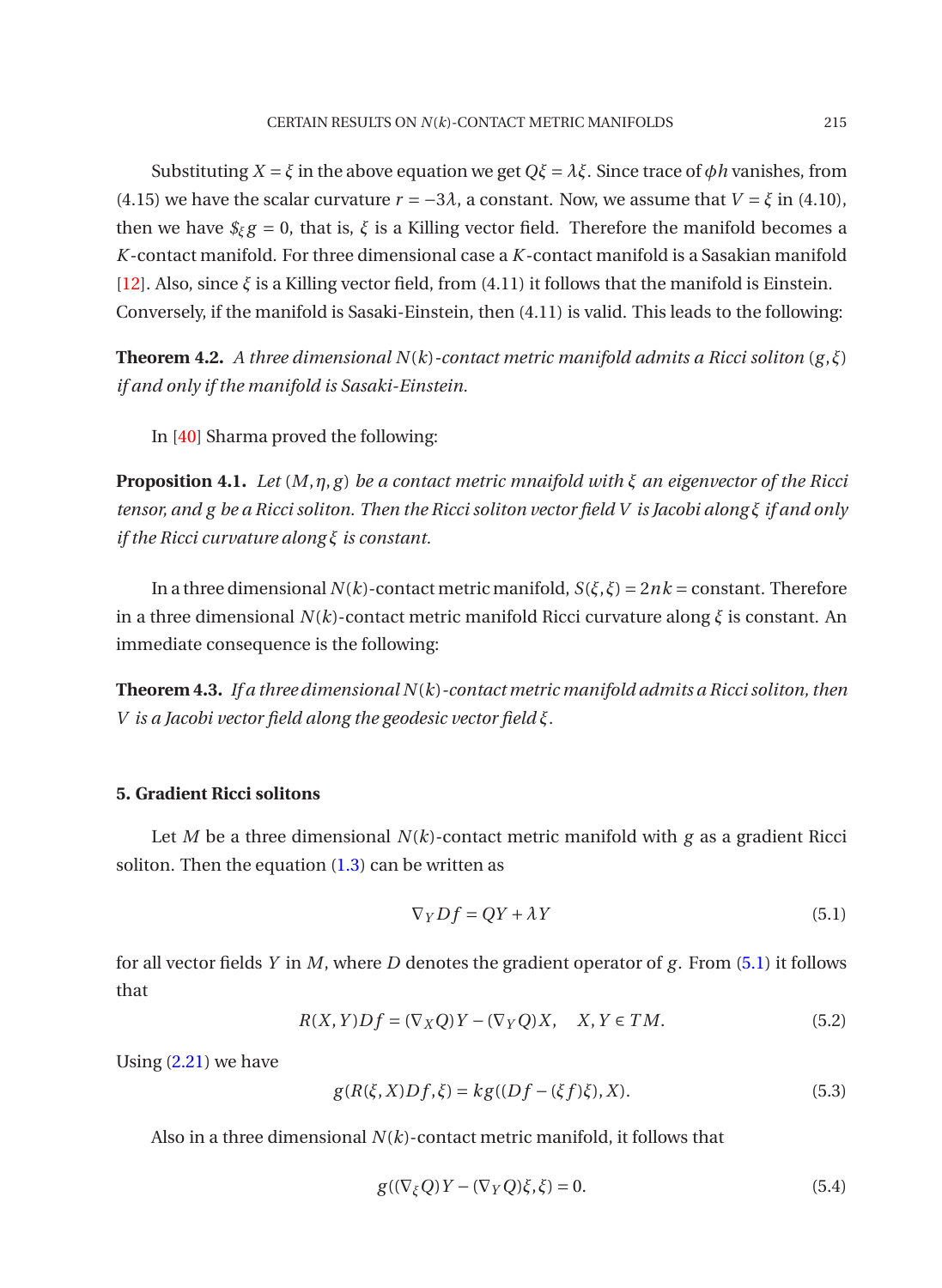Assuming that  $k \neq 0$ . Therefore from [\(5.2\)](#page-10-1), [\(5.3\)](#page-10-2) and [\(5.4\)](#page-10-3) we get

<span id="page-11-0"></span>
$$
k(Df - (\xi f)\xi) = 0,
$$

or,

<span id="page-11-1"></span>
$$
Df = (\xi f)\xi,\tag{5.5}
$$

Using  $(5.5)$  in  $(5.1)$  we obtain

$$
S(X, Y) + \lambda g(X, Y) = -(1 + \alpha)(\xi f)g(\phi Y, X) + Y(\xi f)\eta(X).
$$
 (5.6)

Putting  $X = \xi$  in [\(5.6\)](#page-11-1) we get

<span id="page-11-4"></span><span id="page-11-3"></span><span id="page-11-2"></span>
$$
Y(\xi f) = (2k + \lambda)\eta(Y). \tag{5.7}
$$

From [\(5.6\)](#page-11-1) and [\(5.7\)](#page-11-2) we get

$$
S(X, Y) + \lambda g(X, Y) = -(1 + \alpha)(\xi f)g(\phi Y, X) + (2k + \lambda)\eta(X)\eta(Y).
$$
 (5.8)

Interchanging *X* and *Y* in [\(5.8\)](#page-11-3) we obtain

$$
S(Y, X) + \lambda g(Y, X) = -(1 + \alpha)(\xi f)g(\phi X, Y) + (2k + \lambda)\eta(Y)\eta(X).
$$
 (5.9)

Adding  $(5.8)$  and  $(5.9)$  we get

<span id="page-11-5"></span>
$$
2S(X,Y) + 2\lambda g(X,Y) = 2(2k + \lambda)\eta(X)\eta(Y)
$$
\n(5.10)

Using  $(5.10)$  in  $(5.1)$ , we have

<span id="page-11-6"></span>
$$
\nabla_Y Df = (2k + \lambda)\eta(Y)\xi.
$$
\n(5.11)

Using  $(5.11)$  we compute  $R(X, Y)Df$  and obtain

$$
g(R(X,Y)(\xi f)\xi,\xi) = 2(2k+\lambda)d\eta(X,Y). \tag{5.12}
$$

Thus we get

$$
2k + \lambda = 0. \tag{5.13}
$$

Therefore from equation [\(5.7\)](#page-11-2) we have  $Y(\xi f) = 0$ , that is,  $\xi f = c$ , where *c* is a constant. Thus the equation [\(5.5\)](#page-11-0) gives  $df = cp$ . Its exterior derivative implies that  $cd\eta = 0$ , which implies  $c = 0$ . Hence *f* is a constant. Consequently [\(5.1\)](#page-10-0) reduces to  $S(X, Y) = 2kg(X, Y)$ . Hence *M* is Einstein. So we have the following:

**Theorem 5.1.** *If the metric g of a three dimensional N*(*k*)*-contact metric manifold is a gradient Ricci soliton, then the manifold is an Einstein manifold.*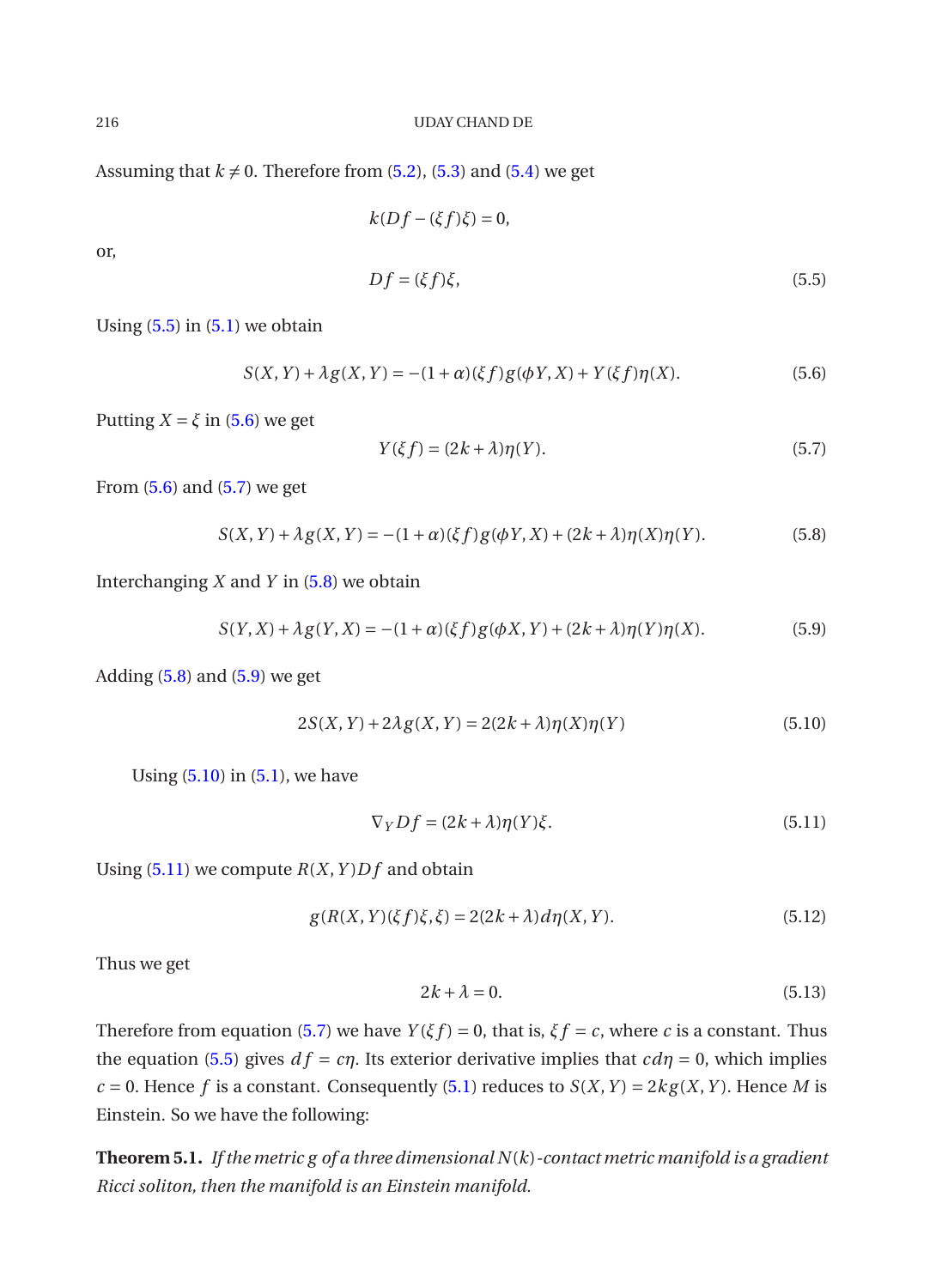Since a 3-dimensional Einstein manifold is a manifold of constant curvature, hence we get the following:

**Corollary 5.1.** *If the metric g of a three dimensional N*(*k*)*-contact metric manifold is a gradient Ricci soliton, then the manifold is a manifold of constant curvature.*

### **6. Example of A** *N*(*k*)**-contact metric manifold**

We consider 3-dimensional manifold  $M = \{(x, y, z) \in \mathbb{R}^3, (x, y, z) \neq (0, 0, 0)\}\)$ , where  $(x, y, z)$ are the standard coordinate in  $\mathbb{R}^3$ . Let  $e_1$ ,  $e_2$ ,  $e_3$  are three linearly independent vector fields in  $\mathbb{R}^3$  which satisfies

 $[e_1, e_2] = (1 + \alpha)e_3$ ,  $[e_2, e_3] = 2e_1$  and  $[e_3, e_1] = (1 - \alpha)e_2$ ,

where  $\alpha \neq \pm 1$  is a real number.

Let *g* be the Riemannian metric defined by

$$
g(e_1, e_3) = g(e_2, e_3) = g(e_1, e_2) = 0, \quad g(e_1, e_1) = g(e_2, e_2) = g(e_3, e_3) = 1.
$$

Let  $\eta$  be the 1-form defined by

$$
\eta(U)=g(U,e_1)
$$

for any  $U \in \chi(M)$ . Let  $\phi$  be the (1, 1)-tensor field defined by

$$
\phi e_1 = 0
$$
,  $\phi e_2 = e_3$ ,  $\phi e_3 = -e_2$ .

Using the linearity of  $\phi$  and  $g$  we have

$$
\eta(e_1) = 1,
$$
  

$$
\phi^2(U) = -U + \eta(U)e_1
$$

and

$$
g(\phi U, \phi W) = g(U, W) - \eta(U)\eta(W)
$$

for any  $U, W \in \chi(M)$ . Moreover

$$
he_1 = 0
$$
,  $he_2 = ae_2$  and  $he_3 = -\alpha e_3$ .

The Riemannian connection  $∇$  of the metric tensor *g* is given by Koszul's formula which is given by,

$$
2g(\nabla_X Y, Z) = Xg(Y, Z) + Yg(Z, X) - Zg(X, Y)
$$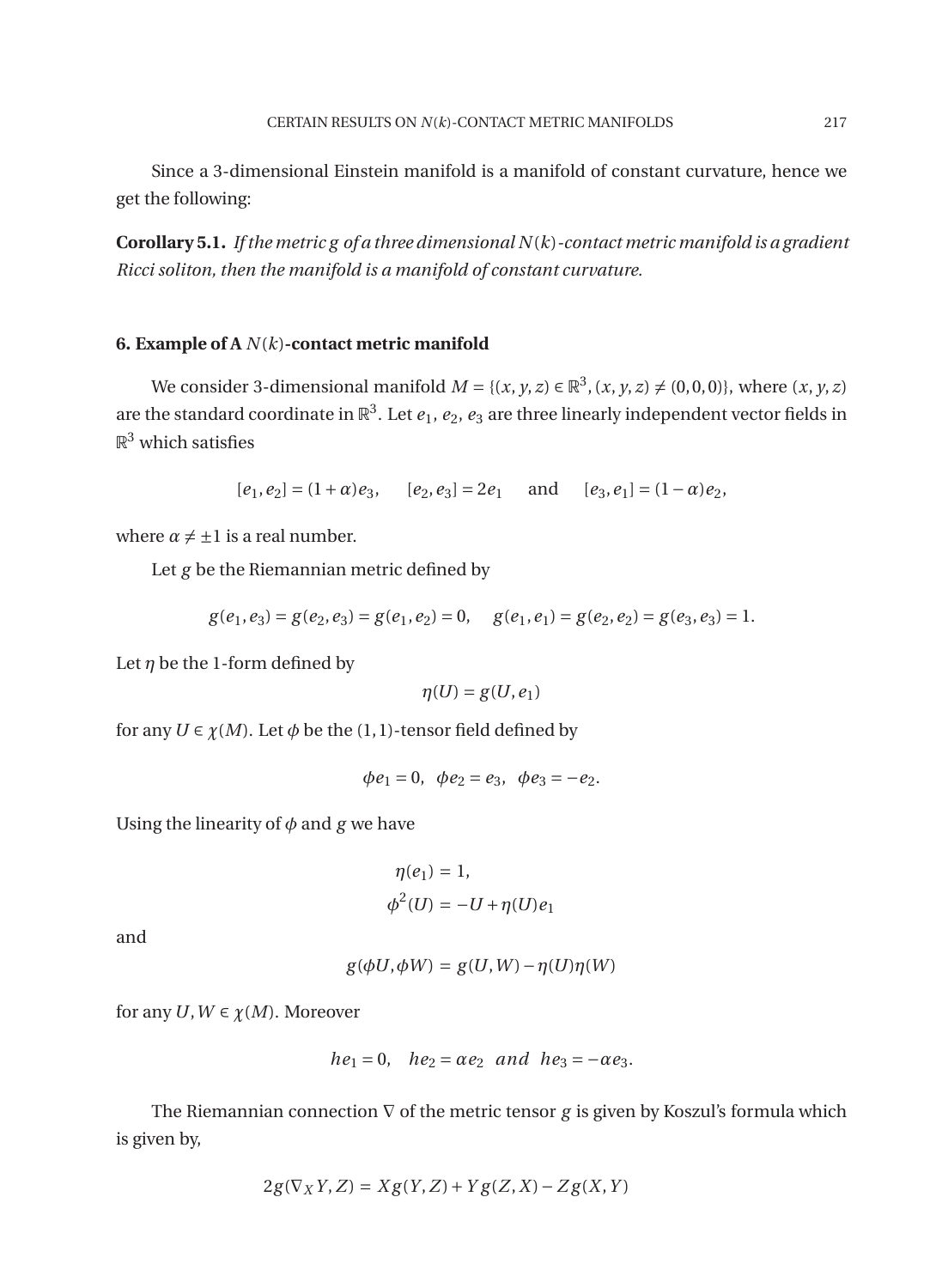$$
-g(X,[Y,Z]) - g(Y,[X,Z]) + g(Z,[X,Y]).
$$

Using Koszul's formula we get the following:

$$
\nabla_{e_1} e_1 = 0, \nabla_{e_1} e_2 = 0, \nabla_{e_1} e_3 = 0, \n\nabla_{e_2} e_1 = -(1 + \alpha) e_3, \nabla_{e_2} e_2 = 0, \nabla_{e_2} e_3 = (1 + \alpha) e_1, \n\nabla_{e_3} e_1 = (1 - \alpha) e_2, \nabla_{e_3} e_2 = -(1 - \alpha) e_1, \nabla_{e_3} e_3 = 0.
$$

In view of the above relations we have

$$
\nabla_X \xi = -\phi X - \phi hX, \quad \text{for} \quad e_1 = \xi
$$

Therefore the manifold is a contact metric manifold with the contact structure  $(\phi, \xi, \eta, g)$ . Now, we find the curvature tensors as follows:

$$
R(e_1, e_2)e_2 = (1 - \alpha^2)e_1, \qquad R(e_3, e_2)e_2 = -(1 - \alpha^2)e_3,
$$
  
\n
$$
R(e_1, e_3)e_3 = (1 - \alpha^2)e_1, \qquad R(e_2, e_3)e_3 = -(1 - \alpha^2)e_2,
$$
  
\n
$$
R(e_2, e_3)e_1 = 0, \qquad R(e_1, e_2)e_1 = -(1 - \alpha^2)e_2, \qquad R(e_3, e_1)e_1 = (1 - \alpha^2)e_3.
$$

In view of the expressions of the curvature tensors we conclude that the manifold is a  $N(1-\alpha^2)$ -contact metric manifold.

### **Acknowledgement**

The authors are thankful to the referee for his/her valuable suggestions and comments towards the improvement of the paper.

### **References**

- <span id="page-13-0"></span>[1] C. L. Bejan and M. Crasmareanu, *Ricci solitons in manifolds with quasi–constant curvature*, Publ. Math. Debrecen, **78**(1) (2011), 235–243.
- <span id="page-13-5"></span>[2] D. E. Blair, *Contact manifolds in Riemannian geometry*, Lecture note in Math., 509, Springer–Verlag, Berlin– New York, 1976.
- <span id="page-13-6"></span>[3] D. E. Blair, T. Koufogiorgos and R. Sharma, *A classification of* 3*–dimensional contact metric manifolds with Qφ* = *φQ*, Kodai Math. J., **13** (1990), 391–401.
- <span id="page-13-3"></span>[4] D. E. Blair, J. S. Kim and M. M. Tripathi, *On the concircular curvature tensor of a contact metric manifold*, J. Korean Math. Soc., **42** 5 (2005), 883–992.
- <span id="page-13-2"></span>[5] E. Boeckx, O. Kowalski and L. Vanhecke, *Riemannian manifolds of conullity two*, Singapore World Sci. Publishing, 1996.
- <span id="page-13-7"></span>[6] E. Boeckx, *A full classification of contact metric* (*k*,*µ*)*–spaces*, Illinois J. Math., **44** (2010), 212–219.
- <span id="page-13-1"></span>[7] E. Cartan, *Sur une classe remarqable d' espaces de Riemannian*, Bull. Soc. Math. France., **54** (1962), 214–264.
- <span id="page-13-4"></span>[8] U. C. De, C. Murathan and K. Arsalan, *On the Weyl projective curvature tensor of an N*(*k*)*–contact metric manifold*, Mathematica Panonoica, **21**(1) (2010), 129–142.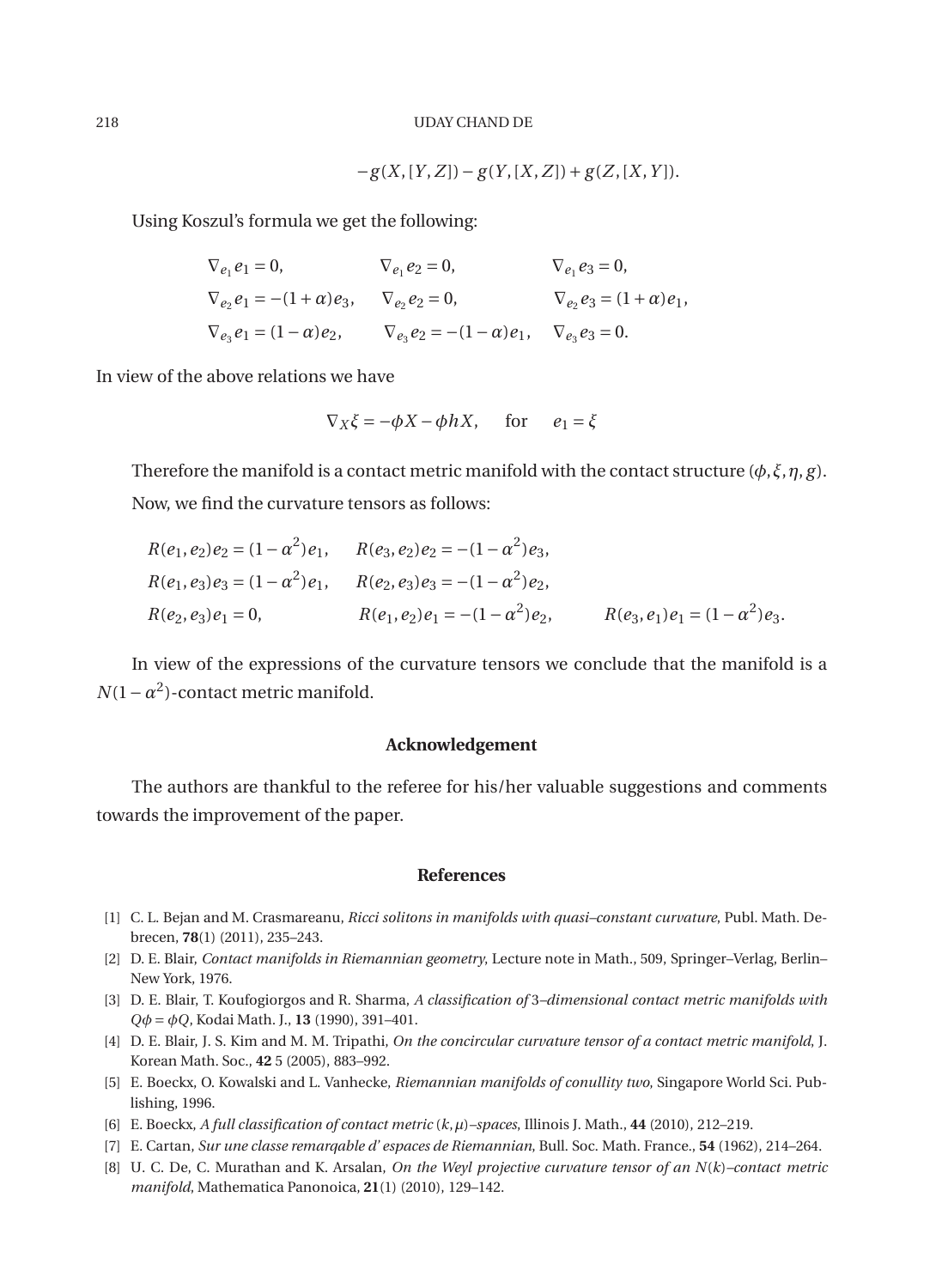- <span id="page-14-17"></span>[9] U. C. De and A. Sarkar, *On the quasi–conformal curvature tensor of a* (*k*,*µ*)*–contact metric manifold*, Math. Reports, 14(64), 2 (2012), 115–129.
- <span id="page-14-18"></span>[10] U. C. De, A. Yildiz and S. Ghosh, *On a class of N*(*k*)*–contact metric manifolds*, Math. Reports., **16**(66)(2014), No. 2.
- <span id="page-14-19"></span>[11] Avik De and J. B. Jun, *On N*(*k*)*-contact metric manifolds satisfying certain curvature conditions*, Kyungpook Math. J., **51**, 4 (2011), 457–468.
- <span id="page-14-26"></span>[12] J. B. Jun and U. K. Kim, *On* 3*–dimensional almost contact metric manifolds*, Kyungpook Math. J., **34**(2) (1994), 293–301.
- <span id="page-14-16"></span>[13] O. Kowalski, *An explicit classification of* 3*– dimensional Riemannian spaces satisfying R*(*X*,*Y* ).*R* = 0, Czechoslovak Math. J., **46**, 121 (1996), 427–474.
- <span id="page-14-1"></span>[14] C. Calin and M. Crasmareanu, *From the Eisenhart problem to Ricci solitons in f-Kenmotsu manifolds*, Bull. Malays. Math. Soc., **33(3)** (2010), 361–368.
- <span id="page-14-25"></span>[15] J. T. Cho, *Notes on contact Ricci solitons*, Proc. Edinb. Math. Soc., **54**(2011), 47–53.
- <span id="page-14-2"></span>[16] T. Chave and G. Valent, *Quasi–Einstein metrics and their renoirmalizability properties*, Helv. Phys. Acta., **69**(1996), 344–347.
- <span id="page-14-3"></span>[17] T. Chave and G. Valent, *On a class of compact and non–compact quasi–Einstein metrics and their renoirmalizability properties*, Nuclear Phys. B., **478**(1996), 758–778.
- <span id="page-14-12"></span>[18] B. Y. Chen, *Some results on concircular vector fields and their applications to Ricci solitons*, Bull. Korean Math. Soc., **52** (2015), 1535–1547.
- <span id="page-14-13"></span>[19] B. Y. Chen and S. Deshmukh, *Ricci solitons and concurrent vector fields*, Balkan J. Geom. Appl., **20** (2015), 14–25.
- <span id="page-14-14"></span>[20] B. Y. Chen and S. Deshmukh, *Classification of Ricci solitons on Euclidean hypersurfaces*, Internat. J. Math., **25** (2014), no. 11, 1450104, 22 pp.
- <span id="page-14-15"></span>[21] Chen, B. Y. and Deshmukh, S., *Geometry of compact shrinking Ricci solitons* ., Balkan J. Geom. Appl. 19 (2014), no. 1, 13–21.
- <span id="page-14-6"></span>[22] B. Chow and D. Knoff, *The Ricci flow: An introduction, Mathematical surveys and Monographs 110*, American Math. Soc., 2004.
- <span id="page-14-23"></span>[23] U. C. De and S. Biswas, *A note on ξ–conformally flat contact manifolds*, Bull. Malays. Math. Soc., **29** (2006), 51–57.
- <span id="page-14-24"></span>[24] U. C. De and A. K. Mondal, *Three dimensional Quasi–Sasakian manifolds and Ricci solitons*, SUT J. Math., **48**(1)(2012), 71–81.
- <span id="page-14-20"></span>[25] U. C. De and P. Majhi, *On a type of contact metric manifolds*, Lobacheviskii J. Math., **34**(2013), 89–98.
- [26] A. Derdzinski, *Compact Ricci solitons*, Preprint.
- <span id="page-14-8"></span>[27] A. Derdzinski, *A Myers–type theorem and compact Ricci solitons*, Proc. Amer. Math. Soc., **134**(12)(2006), 3645– 3648.
- <span id="page-14-9"></span>[28] S. Deshmukh, *Jacobi–type vector fields on Ricci solitons*, Bull. Math. Soc. Sci. Math. Roumanie, **55** (103), 1 (2012), 41–50.
- <span id="page-14-10"></span>[29] S. Deshmukh, H. Alodan and H. Al-Sodais, *A Note on Ricci Soliton*, Balkan J. Geom. Appl., **16**(1)(2011), 48–55.
- <span id="page-14-4"></span>[30] D. Friedan, *Non linera models in* 2+*ǫ dimensions*, Ann. Phys., **163**(1985), 318–419.
- <span id="page-14-0"></span>[31] R. S. Hamilton, *The Ricci flow on surfaces, Mathematics and general relativity* (Santa Cruz, CA, 1986), 237–262. Contemp. Math., **71**, American Math. Soc., 1988.
- <span id="page-14-11"></span>[32] A. Ghosh, R. Sharma and J. T. Cho, *Contact metric manifolds with η-parallel torsion tensor*, Ann. Global Anal. Geom., **34** (3), 287–299.
- <span id="page-14-5"></span>[33] T. Ivey, *Ricci solitons on compact 3–manifolds*, Diff. Geom. Appl., **3** (1993), 301–307.
- <span id="page-14-7"></span>[34] T. Ivey, *New examples of complete Ricci solitons*, Proc. Amer. Math. Soc., **122**(1) (1994), 241–245.
- <span id="page-14-21"></span>[35] P. Majhi and U. C. De, *Classifications of N*(*k*)*-contact metric manifolds satisfying certain curvature conditions*, Acta Math. Univ. Commenianae, **LXXXIV** (1)(2015), 167–178.
- <span id="page-14-22"></span>[36] C. Özgür, *Contact metric manifolds with cyclic–parallel Ricci tensor*, Diff. Geom. Dynamical Systems, **4** (2002), 21–25.